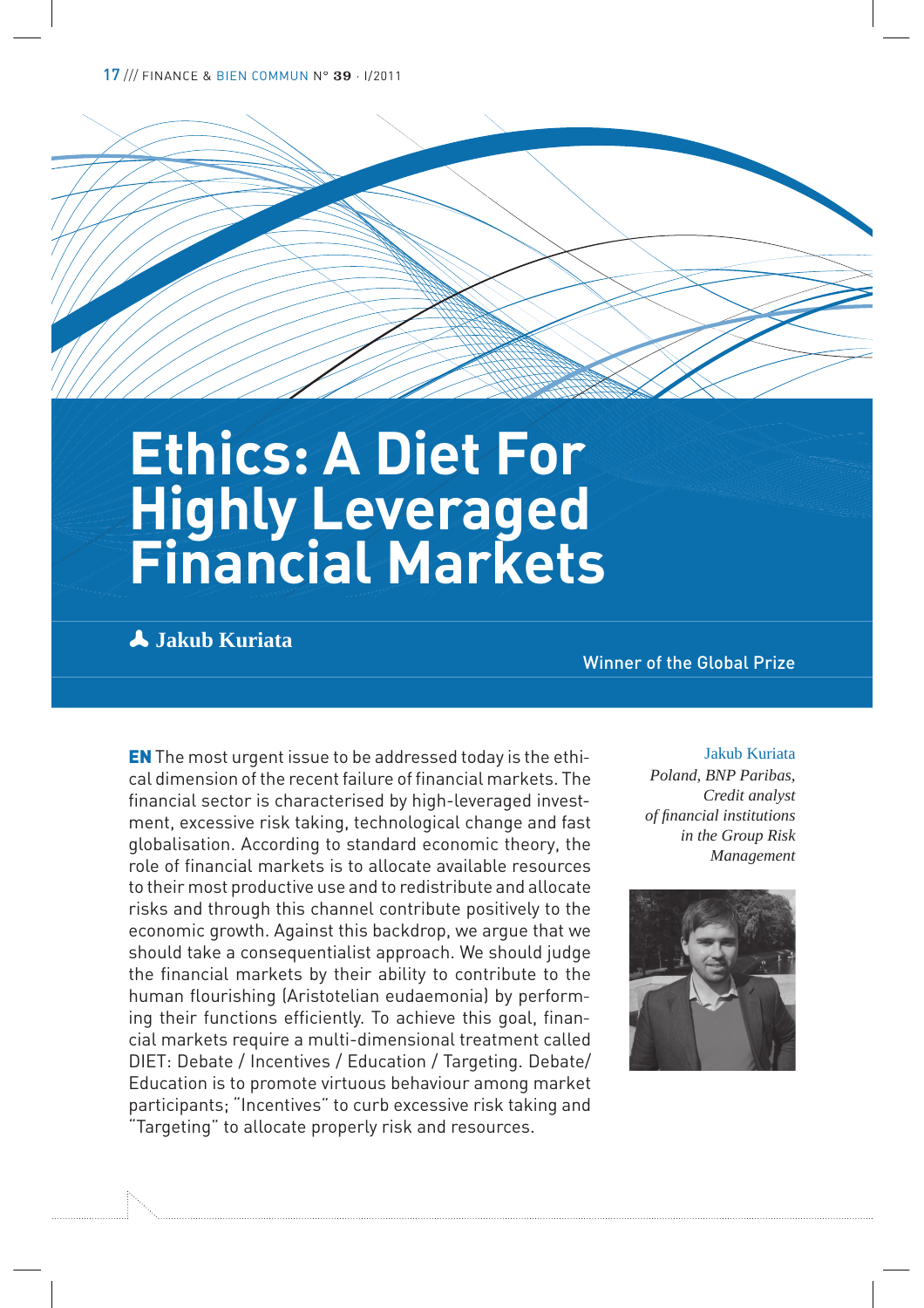FR La question la plus urgente à traiter aujourd'hui est la dimension éthique de la récente débâcle des marchés financiers. Le secteur financier est caractérisé par l'existence d'un haut effet de levier des investissements, par une prise de risque excessive, par le changement technologique et par une globalisation galopante. Selon la théorie économique standard, le rôle des marchés financiers est d'allouer les ressources disponibles pour leur utilisation la plus productive et de redistribuer et de répartir les risques, et à travers ce canal de contribuer positivement à la croissance économique. Dans ce contexte, nous soutenons que nous devrions adopter une approche conséquentialiste. Nous devrions juger les marchés financiers par leur capacité à contribuer à l'épanouissement humain (eudaimonia aristotélicienne) par l'exercice de leurs fonctions d'une manière efficace. Pour atteindre cet objectif, les marchés financiers ont besoin d'un traitement multi-dimensionnel appelé DIET: Débat / Incitations / Education / Targeting ou Ciblage. Le Débat et l'Education consistent à promouvoir un comportement vertueux parmi les acteurs du marché; les «Incitations» cherchent à freiner la prise de risque excessive, et le « Targeting ou Ciblage » consiste à répartir adéquatement les risques et les ressources.

> "*Men often, from in!rmity of character, make their election for the nearer good, though they know it to be the less valuable."*  J.S. Mill, Utilitarianism

Au cours des dernières années, l'accent a été mis sur les discussions liées à l'éthique et à la finance qui ont été une conséquence naturelle de l'investissement à haut effet de levier et à la prise de risque excessive par les banques, éléments parmi les causes de la crise financière de 2007-2009.

La problématique la plus urgente à aborder est la dimension éthique de la récente débâcle des marchés financiers et de savoir dans quelle mesure la théorie pourrait être pertinente dans la conception des marchés financiers de demain.

In the recent few years the emphasis in the discussions relating to ethics and finance has been a natural consequence of the highleveraged investment and the excessive risk taking by banks, which were among the causes of the financial crisis of 2007 -2009. The prevailing sentiment was that the financial system was on the verge of collapse and the subsequent efforts of central banks, financial regulators, governments and other market participants have been focused on designing a new framework to increase the stability of financial markets. As Lehman pointed out in 1988, the mechanisms of financial intermediation create "the majority of interesting philosophical questions about corporate capitalism" largely because financial institutions accumulate and manage particularly large funds and require the participation of increasingly sophisticated intermediaries. Against this backdrop, it is not surprising that among the vast array of topics in financial ethics, the most urgent issue to be addressed is the ethical dimension of the recent failure of financial markets and to what extent ethical theories might be pertinent in designing the financial markets of tomorrow.

## **Preliminary remarks**

One of the main caveats in the discussion about the failures of contemporary finance is that participants speak different langua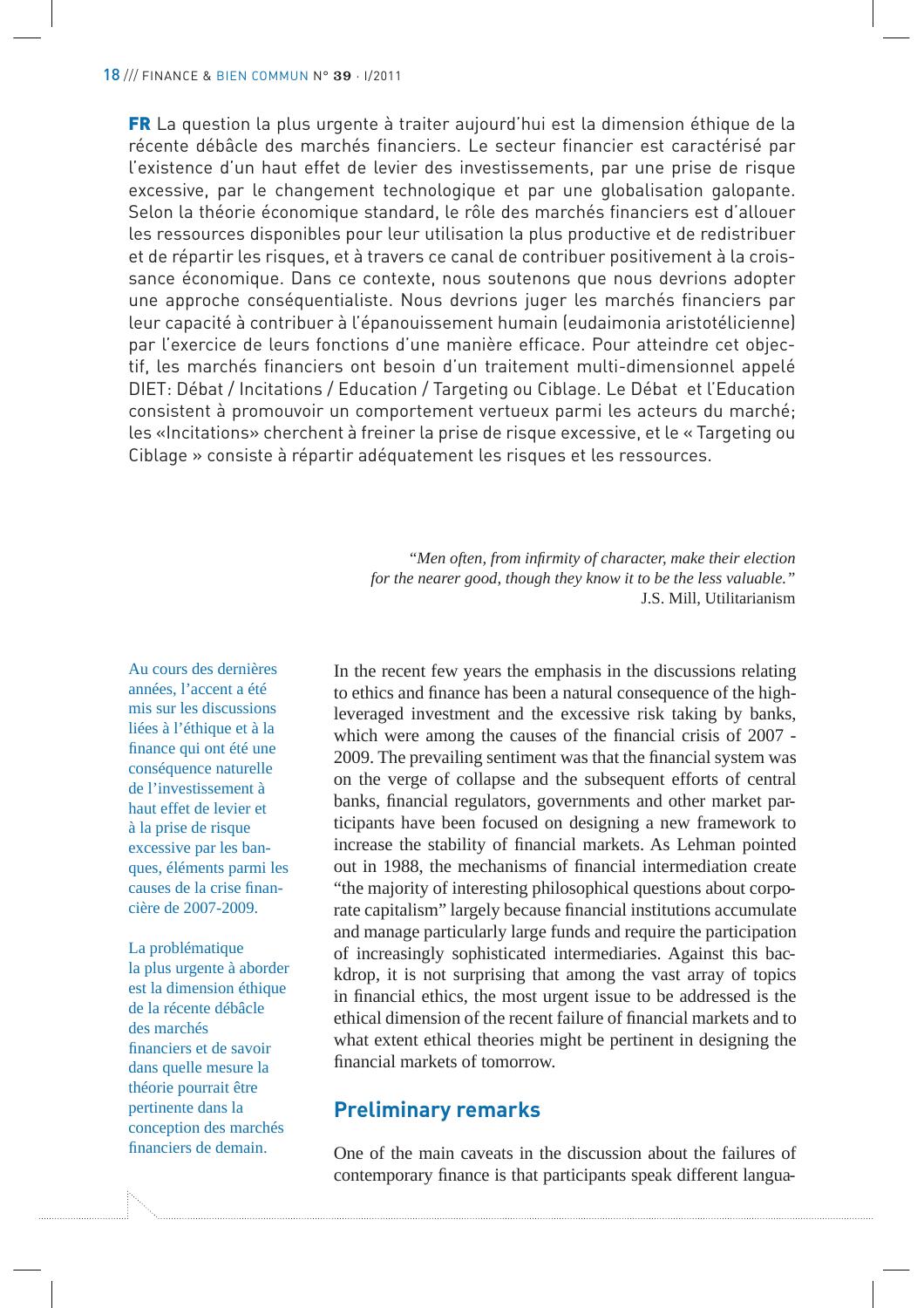ges. Nielsen (2010) highlights that many modern economists "separated the study of economics, evolutionary forms of capitalism, and structurally related ethical issues, such as «monopolistic practices» from ethical judgements about those issues". It became a rule rather than an exception to present economic models in the form of elegant mathematical equations without mentioning ethical dilemmas, even on the list of omitted topics. At the same time, as Haakonsen (2002) put it, in a brilliantly concise formula, "modern moral philosophy is primarily the hunt for a universally normative doctrine". For an economist not overly acquainted with the history of ideas, the question "what is ethical finance?" is far from being trivial. On what grounds can we base the "ethical judgement" of financial markets? Shall we adopt a deontological or teleological perspective? Can we ignore the fact that the perception of finance has varied across the centuries largely due to the amalgamation of social practices and religious views?

A useful formula to overpass this conundrum is to begin with underlying assumptions that will be simple enough and acceptable for the largest possible audience. Two essential elements of Aristotelian virtuous ethics seem to carry a noteworthy common denominator: happiness or human flourishing (eudaemonia), as the ultimate goal (telos) of human actions, and the definition of happiness according to certain virtues. It is worth highlighting that Aristotle considered that virtues need to be exercised. In this respect, virtues can be compared to skills: one cannot acquire them only by following a class or reading books. To become a skilful car driver one must drive a car on the streets.

Although not completely free of legitimate criticism<sup>1</sup>, this dual perspective of telos/virtues will guide us through the rest of the text.

Another question that needs to be addressed is the nature of the contemporary financial sector. According to Biais, Rochet and Woolley (2009), technological change and inflow of resources and skilled workforce, together with market liberalisation, enabled creation of new techniques (securitisation) and new strategies (hedge funds, private equity funds), which deeply transformed the industry. Nielsen (2010) advocates the idea that high leverage is a major characteristic of today's financial landscape. In addition, one must think about the pace of globalisation of the financial sector, which matches, if not outperforms, the pace of trade globalisation. It has certainly contributed to the spread of Nielsen (2010) souligne que de nombreux économistes modernes « ont séparé l'étude de l'économie, les formes évolutives du capitalisme, et les questions structurelles liées à l'éthique, telles que les « pratiques monopolistiques » des jugements éthiques sur ces questions ».

Sur quelles bases peut-on fonder le « jugement éthique » des marchés financiers ?

Deux éléments essentiels de l'éthique vertueuse aristotélicienne semblent porter un intéressant dénominateur commun : le bonheur ou l'épanouissement humain (eudaimonia), comme le but ultime (telos) des actions humaines, et la définition du bonheur selon certaines vertus.

Les changements technologiques, l'apport de ressources et de main-d'œuvre qualifiée, couplés à la libéralisation du marché, ont permis la création de nouvelles techniques (titrisation) et de nouvelles stratégies (hedge funds, private equity funds), qui ont profondément transformé le secteur financier.

<sup>1.</sup> According to Schopenhauer "It is Kant's great service to moral science that he purified it of all eudaemonism". The attempt made by the Ancients to prove that virtue equals happiness, "was like having two figures which never coincide with each other, no matter how they may be placed". ("The Basis of Morality").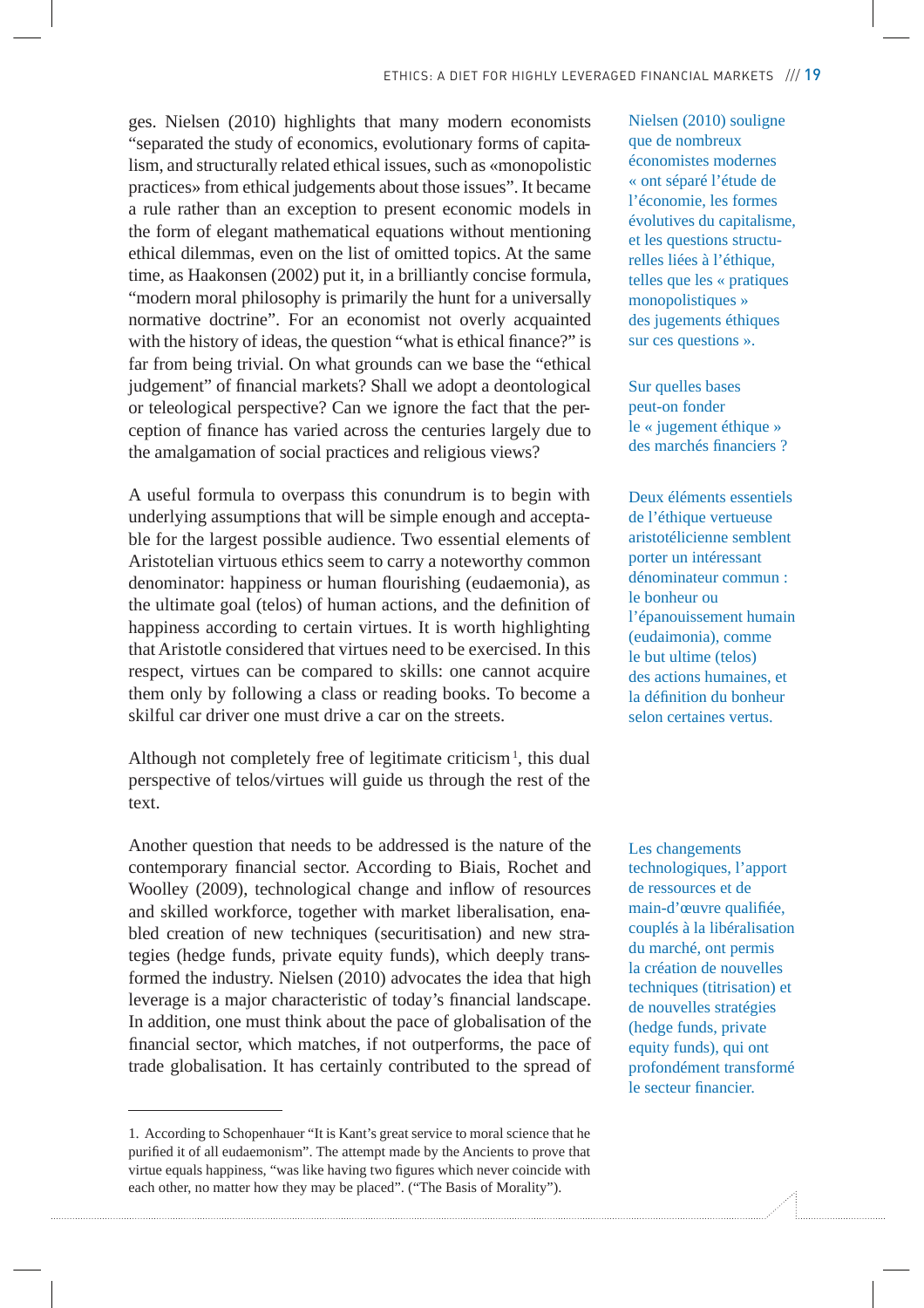risk across the world; but while previously, the consensus was that this process would help manage the risks and losses, it appeared that globalisation was the nexus that transformed local financial turbulences into a global one.

I find it appropriate to elaborate on the groundwork of ethics in finance because we believe that too often the public tend to deal with problems as they surface, i.e. by focusing on the scandals related to fraud and deceit without paying too much attention to the increasingly complex nature of financial markets and their role throughout history.

In the remainder of the paper, I argue that the only realistic approach to judge the financial markets is teleological: financial markets contribute to the positives of life when their functions perform correctly and efficiently. Purely deontological ethics have never been applied into finance. We live in a world of regulations and compliance. I therefore outline a simple framework aiming at improving the functioning of financial markets by fostering financial markets' stability. At the same time, simply complying with regulations is not sufficient to develop virtuous behaviour. I will argue that all market participants should engage in a dual process of education (due to high rates of financial illiteracy in the society) and dialogue over the division of the financial industry in contributions to the common good. I am aware that this analysis shall apply mainly to developed countries even though some conclusions may be relevant for emerging countries as well.

## **Incentives versus moral motivation**

The famous answer of James Tobin is that economics, in one word, is about incentives. Relatively early, economists developed the idea of homo economicus and tried to understand what forces drive his behaviour and motivate his choices relating to work, consumption, and leisure. In the vast majority of economic models it is assumed that individuals are self-interested and they behave as if they were maximising a certain utility function under existing constraints. This echoes a simplified version of utilitarian ethics, as advanced by J.S. Mill. There are, of course, models aiming at understanding altruistic behaviour, models stressing imperfect information of the economic agents and a plethora of other deviations from the homo economicus ideal-type. There have been even attempts to include Kantian ethics into formal economic reasoning but without too much impact<sup>2</sup>. However in

La seule approche réaliste pour juger les marchés financiers est téléologique : les marchés financiers contribuent d'une manière positive à la société lorsqu'ils fonctionnent correctement et efficacement.

Tous les acteurs du marché doivent s'engager dans un double processus d'éducation (en raison du taux élevé d'analphabétisme financier dans la société) et entamer un dialogue sur la division du secteur financier et sa contribution au bien commun.

Dans la grande majorité des modèles économiques, il est supposé que les individus sont égoïstes et qu'ils se comportent comme s'ils maximisaient une fonction d'utilité sous certaines contraintes existantes.

<sup>2.</sup> Laffont (1975) established a utility function in which an individual maximises its utility according to the Kantian principles (act as if you wished that your actions become a universal law). White (2004) argues that homo economicus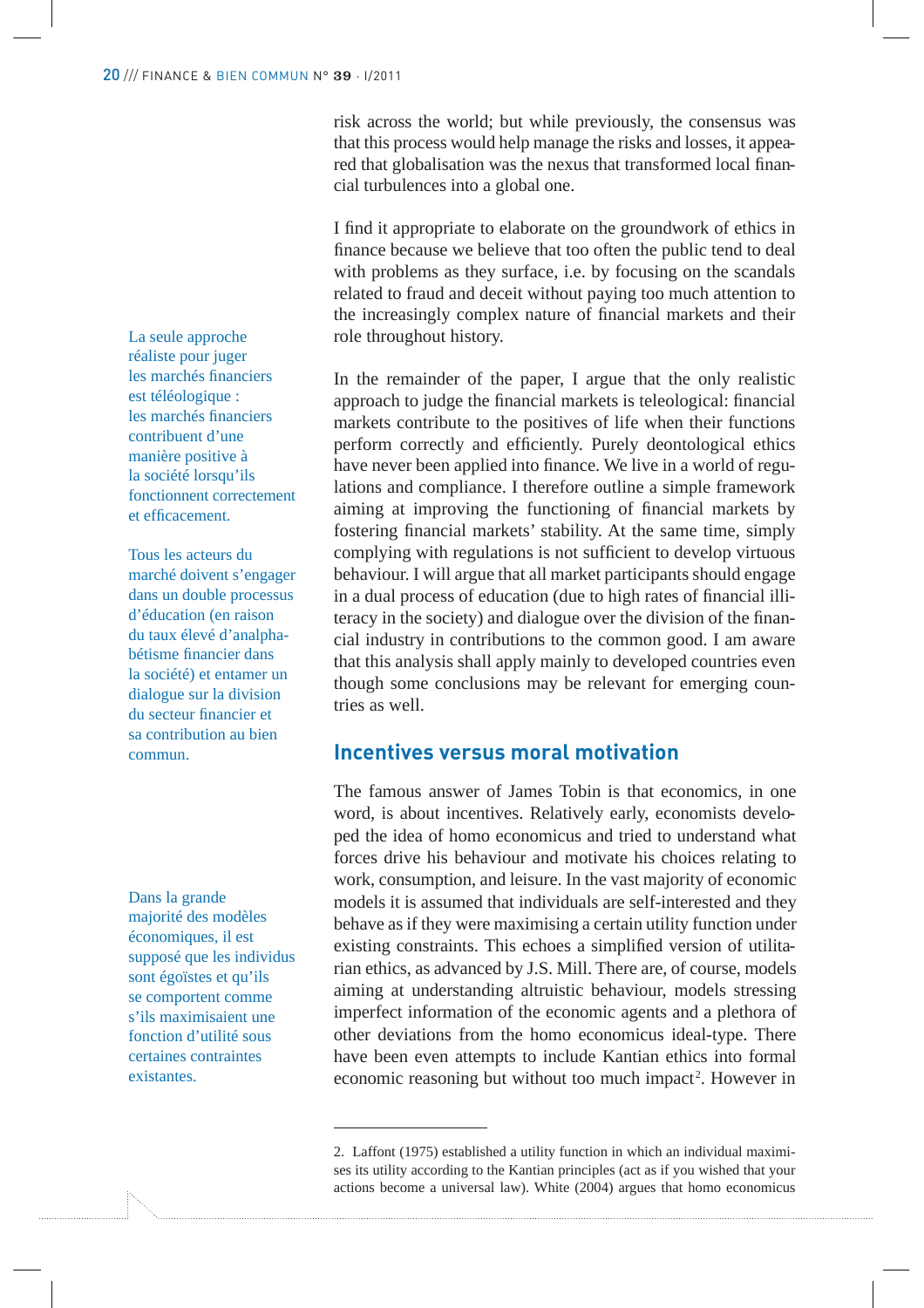general, economic models ignore the question of moral motivations behind agents' decisions.

## **Moral motivation**

The following moral motivations according to three major schools of thinking about ethics; Aristotelian theory of virtue, Kantian deontology and utilitarianism of John Stuart Mill, were investigated by Colle & Werhane (2008). They found that Aristotle and especially Kant asserted that the moral motivation must unavoidably stem from intrinsic motivations of each individual. On the other hand, Mill asserts two options, the individual is motivated by the need to satisfy external requirements or it abides to internal motivations; he undoubtedly assigns moral superiority to the latter. Aristotle, Kant and Mill agree also on the fact that human life has an aim (although they differ when it comes to defining this aim), which implies that a human being must use reason in order to be capable to understand this ultimate goal.

Moral motivations in the ethical system are the equivalent of incentives in economics and in both cases one must assume that individuals are endowed with some form of reason. If we try to apply this to financial markets, one should immediately see that we face here an intellectual conundrum. How can a balance be met between authorities implementing a system of surveillance and punishment in order to obtain "ethical" behaviour from the market participants with the need for an intrinsic moral motivation behind human acts?

Clearly, compliance with rules and regulations is not enough to establish whether an act is ethical or not. In particular, within the Kantian perspective this is not only insufficient but is insignificant as to whether we abide by the existing law or not. Kant would argue that a merchant (or a banker) that applies a fair and equal treatment to all its clients because he knows that this will achieve optimum behaviour and being unlawful would be harmful for his business does not act morally. Only good will can be discerned as good, without restrictions. We believe we do not risk too much by stating that contemporary finance authorities would never rely solely on the faith that financiers will follow Kant's categorical, imperative or Aristotelian virtuous ethics.

Today, no one seriously questions the idea that markets are imperfect and need corrections in certain areas or circumstances. Many people are calling for more and/or better incentives for the market participants. In reality, various institutions are in charge

Cependant, les modèles économiques ignorent en général la question des motivations morales qui se trouvent derrière les décisions des agents.

Aristote, et en particulier Kant, ont affirmé que la motivation morale doit inévitablement venir des motivations intrinsèques de chaque individu. D'autre part, Mill avance deux options: l'individu est motivé par la nécessité de satisfaire aux exigences externes ou il suit ses motivations internes; Mill attribue sans doute une supériorité morale à cette dernière.

Les motivations morales dans le système éthique sont l'équivalent des incitations en économie.

Comment trouver un équilibre entre les autorités au moment d'implémenter un système de surveillance et de punition afin d'obtenir un comportement « éthique » de la part des acteurs du marché avec la nécessité d'une motivation intrinsèque morale derrière les actes de l'être humain ?

De toute évidence, le respect des règles et des règlements n'est pas suffisant pour établir si un acte est moral ou non.

can follow imperfect duties but firstly, he does not attempt to model it and secondly he substantially weakens Kantian ethic theory.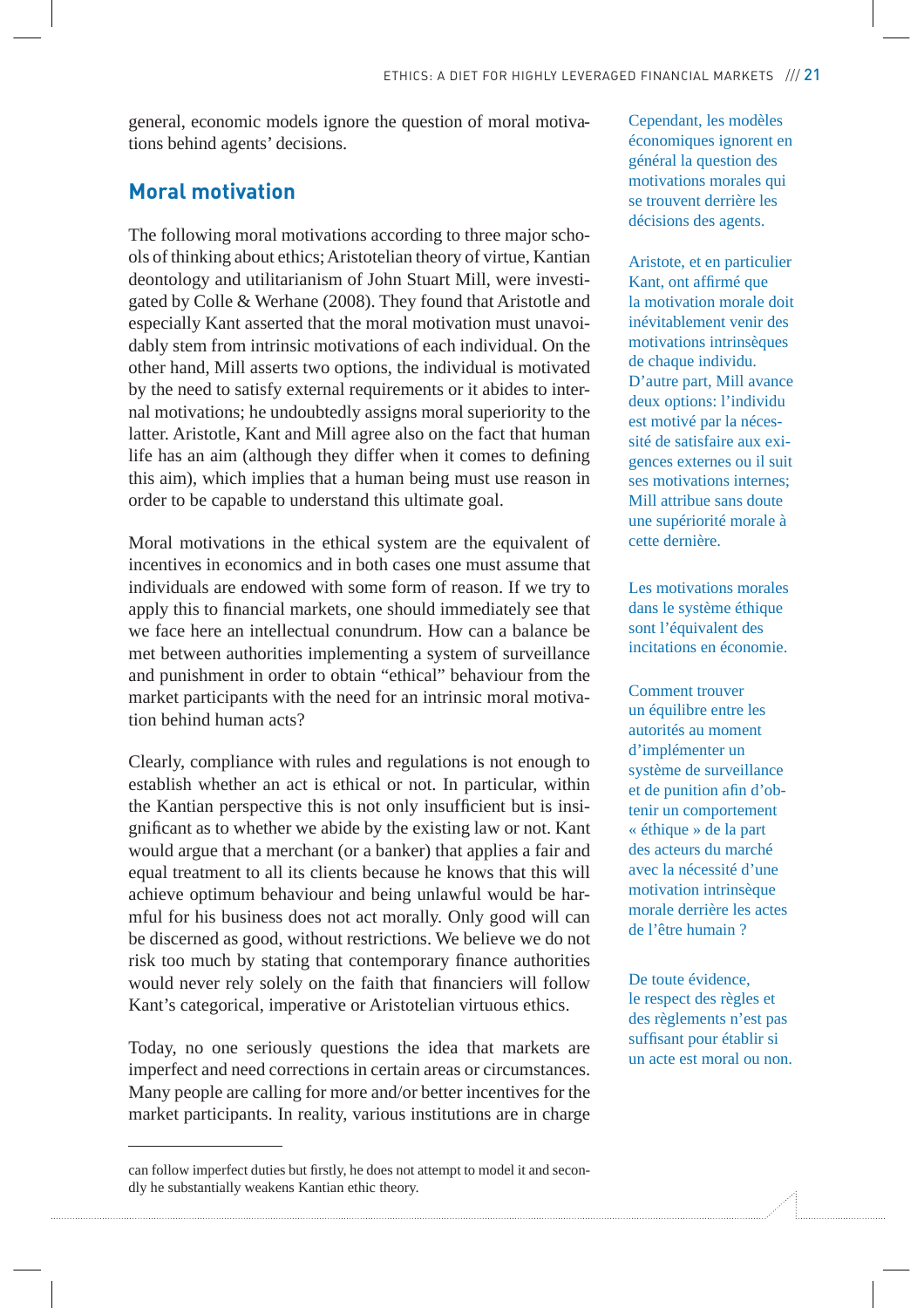En multipliant les restrictions et l'augmentation des organes de contrôle, nous entravons le développement du caractère vertueux, mais en revanche nous admettons que la supervision peut potentiellement mieux nous rapprocher de l'objectif, qui est un meilleur fonctionnement du marché financier.

Ce qui reste à trancher est de savoir selon quelles catégories exactement devrait-on juger les marchés financiers ?

Il ne faut jamais oublier que, conformément à l'économie conventionnelle, le rôle des marchés financiers est d'allouer les ressources disponibles pour leur utilisation la plus productive. Un autre rôle, moins souligné mais tout aussi important, est de redistribuer et d'allouer les risques de ceux qui ont une aversion au risque vers ceux qui peuvent les gérer.

of regulating and controlling financial markets<sup>3</sup>. By multiplying the restrictions and increasing supervisory bodies we are hindering the development of virtuous character but in contrast we admit that potentially better supervision may bring us closer to the objective, which is better functioning of the financial market. This approach could be classified as teleological since it favours the assessment of the behaviour with reference to its goals. However, what remains to be determined is by which categories exactly should we judge financial markets? This requires a short enquiry into the roots and history of the financial industry.

## **Teleological approach – how to judge financial markets?**

It should never be forgotten that according to conventional economics the role of financial markets is to allocate available resources to their most productive use. Another role, less emphasised but equally important, is to redistribute and allocate risks from those who have risk-aversion to those who can manage risks. But the extent to which it was understood is questionable. Many people claim that human misery and degradation are caused by financial institutions and not by lack thereof. The Church's ban on charging interest beyond the principal value of a loan (usury) is symptomatic of some prejudices about finance. Interestingly, the condemnation of excessive interest fostered by Dominican and Franciscan friars in XIIIth century began with a period of sharp rise in interest rates, due to increasing money supply. The latter was a direct consequence of the discovery of new silver mines in Germany (Mews & Abraham, 2007). Eventually the ban was never rigorously applied because of many exceptions being approved. Investment in partnerships and early forms of joint ventures and profit sharing were not forbidden. Neither was charging penalties for late repayments of the principal. St. Thomas Aquinas had already a vague understanding of credit risk when he accepted that there might be limited legitimate compensation for potential loss to capital incurred by the lender (Mews & Abraham, 2007). But the idea that, for example, a lender might charge the borrower because of the opportunity cost<sup>4</sup> of not investing in a partnership, in land or in commerce proved to be too controversial for the majority of XIIIth century theologians (Munro 2002). The consequences were devastating especially for the poor, who were obliged to turn to small, unof ficial lenders, "loan sharks" in today's terminology, who were

<sup>3.</sup> Still, many people are frightened by globalising financial market mainly because, as Paul Krugman once put it, "it epitomizes what they dislike about markets in general: the fact that nobody is in charge".

<sup>4.</sup> Interesse – which was a root of word "interest" and was derived from Latin by jurists in Bologna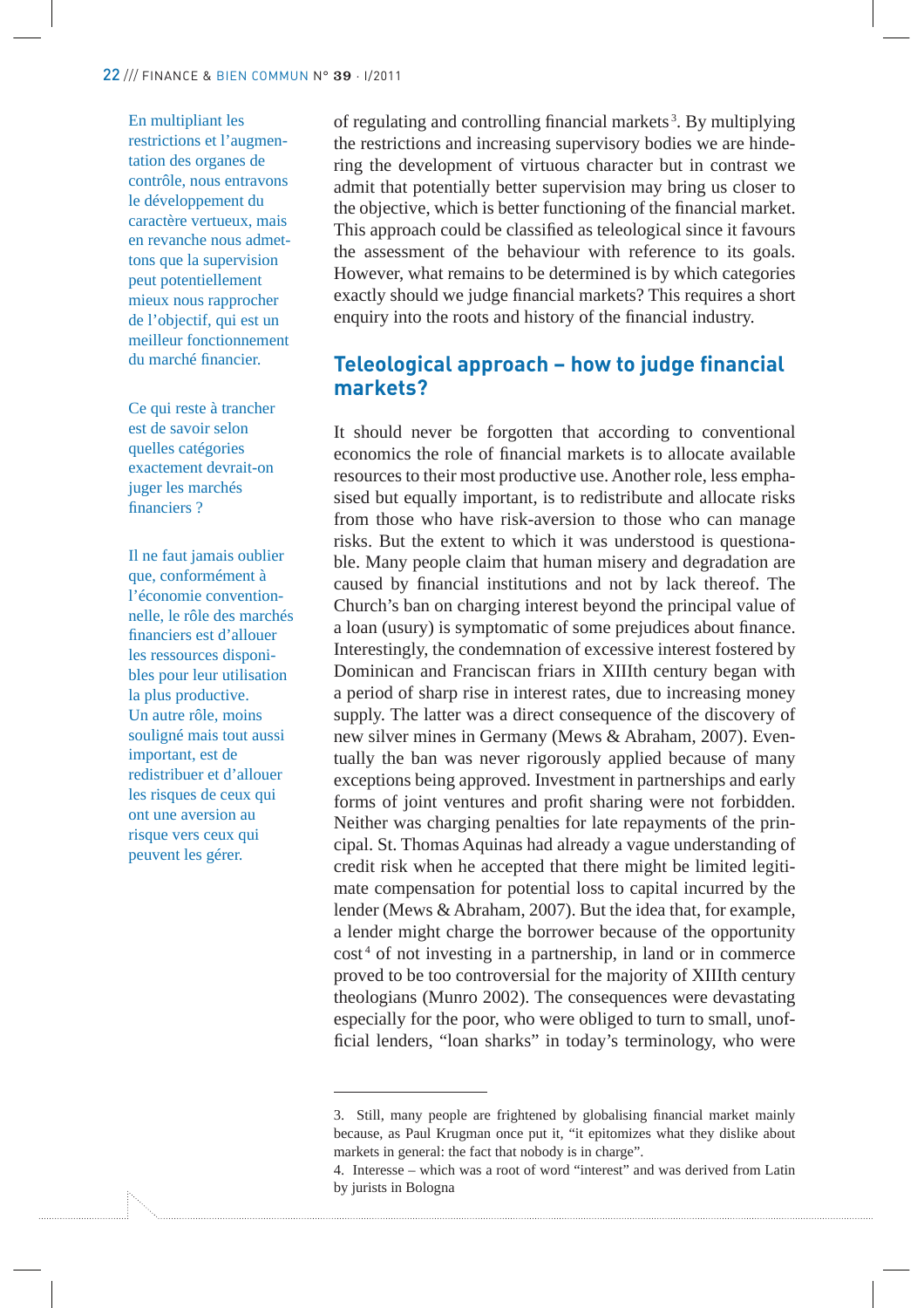charging exorbitant interest (perhaps a risk premium for living under the constant threat of God's punishment).

It emerges from this brief description that critics of usury could hardly accept the existence of specialised financial intermediaries while they were favouring investments in business projects and profit sharing. More generally, the hostility towards financiers across the centuries of our history was rooted, as shown by Ferguson (2009), "in the idea that those who make their living from lending money are somewhat parasitical on the "real" economic activities of agriculture and manufacturing." The "Financial History of the World" by Ferguson offers a compelling description of how the invention of banks contributed to the cultural and economic flourishing of Northern Italy in the late Middle-Ages, how the invention of the stock exchange and central banking fostered the rise in trade and military power of the British Empire and how in general, countries that are now among the richest in the "Western World", were those which developed banking, insurance and corporate finance systems relatively early. Certainly, it would be simplistic to assume a linear relation between the pace of financial innovation and development, however, the vast majority of academic economists agree that there is a statistically significant and positive correlation between the development of the financial system and the pace of economic growth (for an excellent review see Levine 1997).

#### **Instability and Stability**

We tend to forget all of this during the periods of financial turbulence when we paradoxically think that finance is a source of instability rather than stability and innovative financial products are weapons of massive destruction. There are some easy explanations of this phenomenon. The financial crisis of 2007-2008 caused massive job losses and deterioration of the quality of life for many people. But what we also know is that financial markets have always known booms and busts, as did emerging economies on all continents. Crises, defaults and recessions occur on a regular basis, as showed in the influential book by Reinhart & Rogoff. Banks, monetary institutions and governments tend to believe that due to better-informed policies, enhanced management tools, technical progress and many other factors, they will be able to avoid past mistakes. Crises, caused by a burst of the asset bubble, are likely to repeat themselves in the future because, as highlighted by Robert J. Shiller, who wrote extensively on asset bubble formation, they are impossible to predict with accuracy.

Besides, economic difficulties are also due to other factors, among which I would mention one: the unprecedented pace of growth of populations and economies. As showed by J. Sachs in his recent article "Need versus greed", the World's output grew Plus généralement, l'hostilité envers les financiers à travers les siècles de notre histoire trouve son origine, comme le montre Ferguson (2009), « dans l'idée que ceux qui gagnent leur vie en prêtant de l'argent sont un peu des parasites au sein des « vraies » activités économiques d'agriculture et d'industrie ».

Certes, il serait simpliste de supposer une relation linéaire entre le rythme de l'innovation financière et le développement, mais la grande majorité des économistes universitaires sont d'accord qu'il y a une corrélation statistiquement significative et positive entre le développement du système financier et le rythme de la croissance économique.

Nous avons tendance à oublier tout cela pendant les périodes de turbulences financières, quand nous pensons paradoxalement que la finance est une source d'instabilité plutôt que de stabilité et que des produits financiers innovants sont des armes de destruction massive.

Comme montré par J. Sachs dans un article récent « Besoin contre la cupidité », la production mondiale est passée de 10 USD trillions de dollars en 1960 à USD 70 trillions aujourd'hui. Cela a aidé beaucoup de gens à sortir de la pauvreté.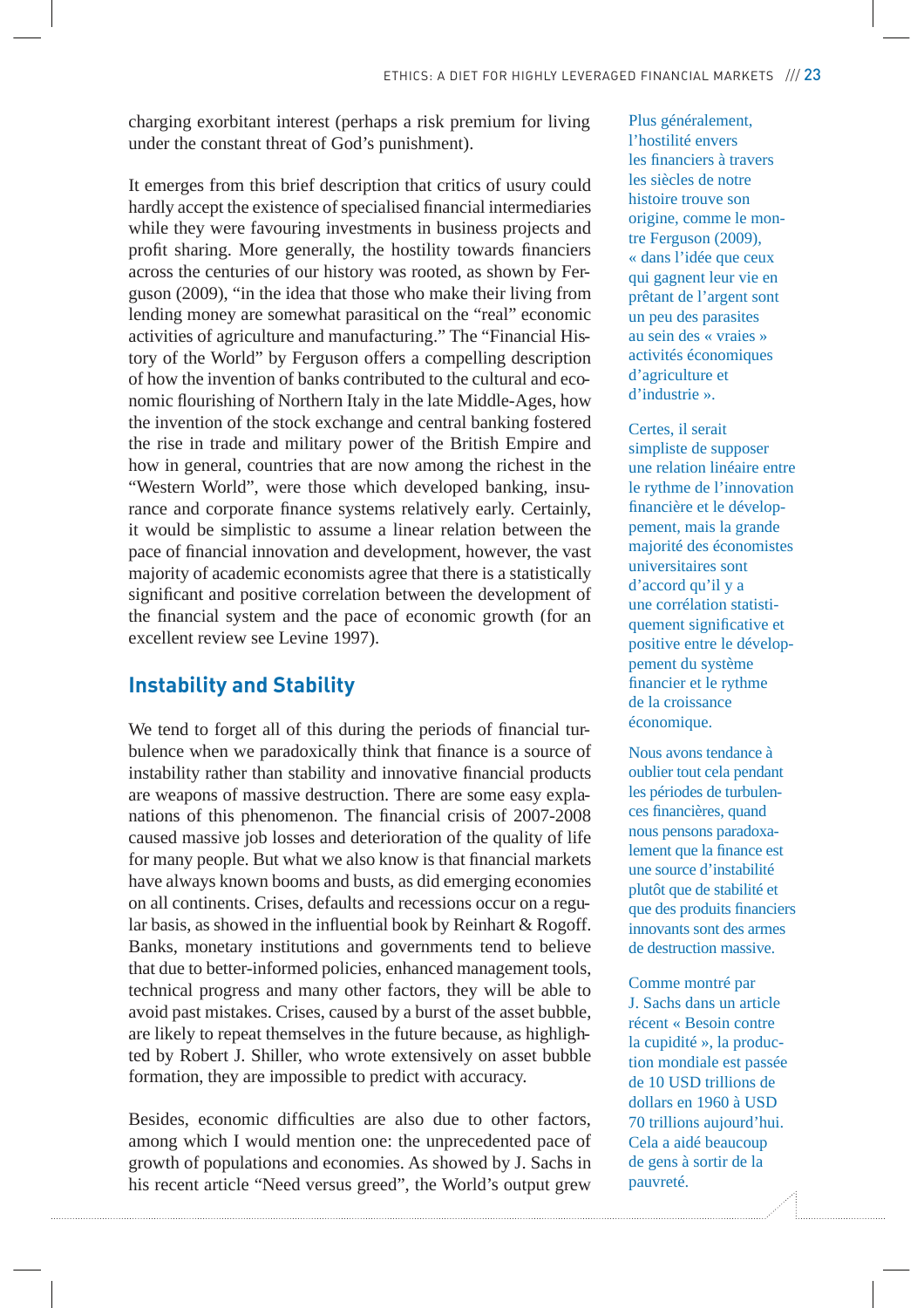Les financiers tous seuls ne peuvent pas aborder toutes les questions de développement auxquelles l'humanité est confrontée. Néanmoins, ils peuvent assurer une plus grande stabilité économique, et ils devraient prendre davantage conscience des enjeux éthiques dans un monde globalisé.

En utilisant notre cadre dual aristotélicien telos / vertus, un régime pour les marchés financiers devrait impliquer quatre éléments constitutifs : D ébat I ncentives E ducation T argeting (Ciblage)

Des structures d'incitation et ciblage adéquats des produits sont conçues pour limiter la prise de risque excessive et donc pour atteindre l'objectif d'une meilleure stabilité des marchés financiers. Dans le même temps, nous pensons que le débat et l'éducation (de tous les acteurs du marché) sont nécessaires afin de développer un comportement vertueux parmi les participants au marché.

from USD 10 trillion in 1960 to USD 70 trillion today. It helped many people come out of poverty. As a consequence, the planet's resources and commodities (being the most striking example) are being depleted at an alarming rate. Sachs claims that in the last few years, the greed, not only of bankers, but also of the "Western countries", which consume a very large fraction of the world's resources to maintain very high standards of living, is the main culprit. What is the role of financial markets in this? Financiers alone cannot address all the development issues that the humanity is facing. Yet they can assure more economic stability and they should increase their awareness of the ethical challenges in the globalised, highly leveraged world. Ultimately, this is what they should be accountable for.

## **Diet for financial markets**

Using our Aristotelian dual telos/virtues framework, a diet for financial markets should involve four building blocks:

> **D** ebate **I** ncentives **E** ducation **T** argeting

Adequate incentive structures and proper targeting of products are designed to curb excessive risk taking and therefore achieve the goal of better stability of the financial markets. At the same time, we believe that debate and education (of all market participants) are necessary in order to develop virtuous behaviour among the market's participants. Two things need to be highlighted before going into details: firstly, I prefer evolution to revolution and we are of the opinion that financial markets need a therapy after the shock of the sub-prime crisis rather than a shock therapy. Secondly, many of these prescriptions are already being discussed and even implemented by the authorities (in particular with respect to incentives) and in those cases our proposals are intended to cherry-pick the key areas and to suggest further improvements that are deemed necessary.

#### **Incentives**

I begin with the discussion of a few necessary improvements of the regulatory framework. This section might cover a vast array of topics that we are unable to enumerate in this restrictive format. We would like to focus on some incentives pertaining to main structural issues identified earlier: very high leverage and excessive risk taking.

Set of recommendations, now known as Basel III, represent a step in the right direction, in particular in the areas of liquidity requirements. However, with regard to capital adequacy regulation, the recommendations stand halfway; they fail to address a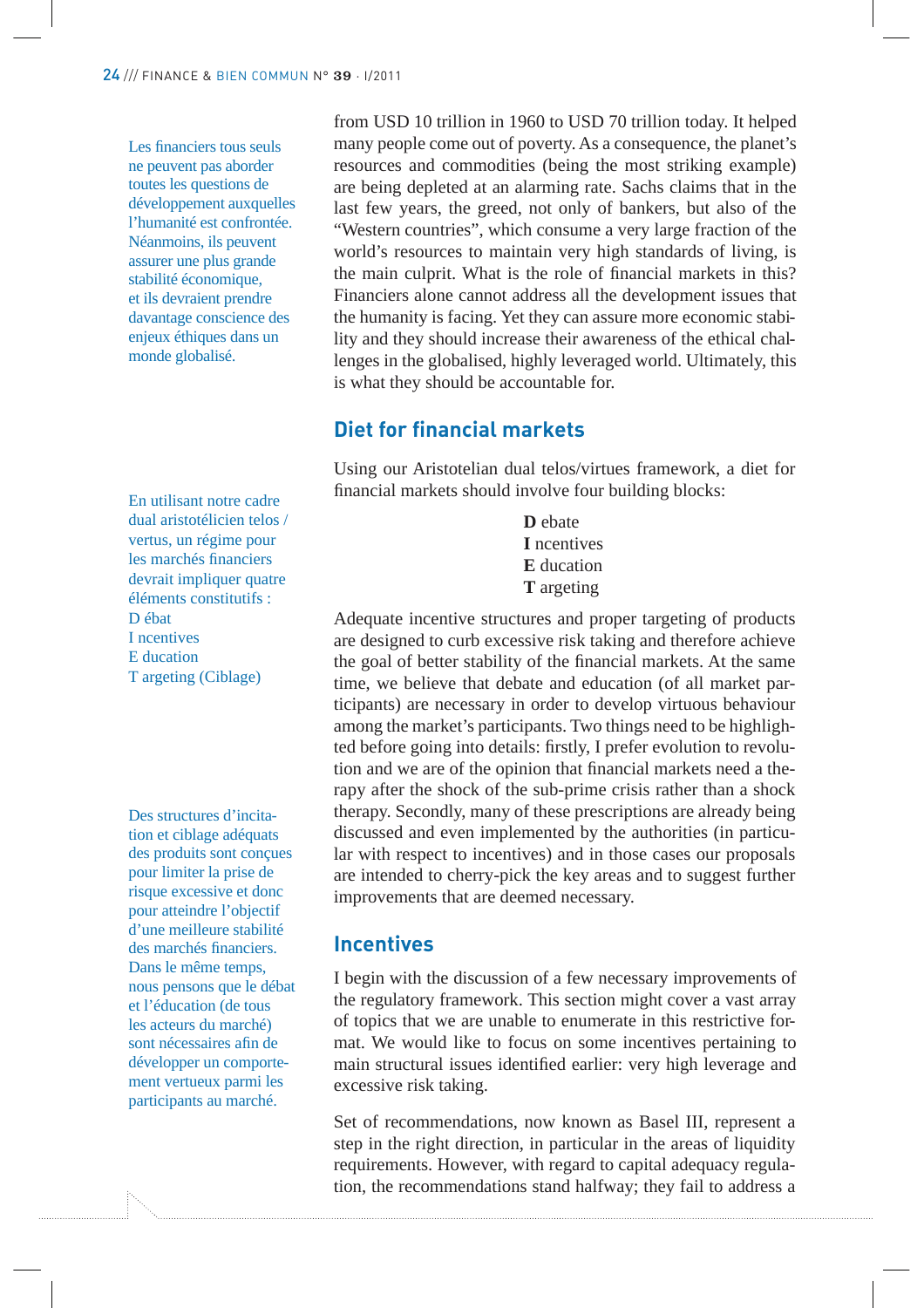number of critical issues that contributed to the recent crisis.

Firstly, the development of credit derivatives was used by banks to "effectively" transfer credit risk to third parties and allowed them to reduce their capital requirements. In the paper for BIS conference, Duffie (2008) argues that banks transferring credit risk have less incentive to monitor the creditworthiness of the borrower. It makes it possible to maintain larger portions of illiquid and/or very risky assets. The result of these practices was "the total amount of credit risk in the financial system to inefficient levels". Secondly, risk calibration neglects the systemic risks to which financial institutions are exposed. The domino effects of the failure of a major bank in the market were well documented during the recent crisis. Thirdly, our measures of credit and market risk are imperfect despite evidenced improvements and being stated as a statement of fact rather than a criticism. The measuring of risks stemming was inadequate, for example, from correlations of credit risks in mortgage-backed securities. Two latter arguments are advanced in a very interesting paper by Hellwig (2010). Given the above, there are legitimate doubts that new capital requirements will effectively reduce the leverage.

#### **Large and Complex Regulations**

The solution to this would be introducing non-calibrated, crude measures of leverage in addition to current capital adequacy measures. Although Basel III initiates leverage ratios from 2013 (as an experiment), they seem to be far too prudent. A careful assessment of the economic impact of such measures must be performed first, but equity/asset ratios of 8-10% would be much more efficient in preventing bank insolvencies and costly bailouts.

One has to bear in mind that large and complex regulations, such as Basel III, certainly have an economic impact on financial intermediation and play a key role in the development of the economy (see the study of Basel III prepared for BIS). Reducing lending capacity of banks and/or making costs for lending higher will most probably translate into an economic slow down. Critics of Basel III, like Hellwig, argue that reducing leverage, restricting moral hazards and lowering systemic risks in the financial system, will result in lower risk premiums being asked by equity investors. Thus, in fact, the increase of the cost of lending will be much smaller and the benefits in terms of system stability will be significant. This trade-off, if there is one, must be a matter of political choice.

Apart from capital regulations, the attention of the public was on the compensation levels of executives and more generally senior financiers across all sectors of the industry. The argument usually goes that it is unfair for bankers to receive large fractions of the L'ensemble de recommandations, connu sous le nom de Bâle III, représente un pas dans la bonne direction, en particulier dans les domaines de besoins de liquidités. Toutefois, en matière de réglementation d'adéquation du capital, les recommandations sont à mi-chemin ; elles ne parviennent pas à régler un certain nombre de questions essentielles qui ont contribué à la récente crise.

La solution serait l'introduction non calibrée des mesures de levier, en plus des mesures actuelles d'adéquation du capital.

Il faut garder à l'esprit que les règlements importants et complexes, tels que Bâle III, ont certainement un impact économique sur l'intermédiation financière et jouent un rôle clé dans le développement de l'économie.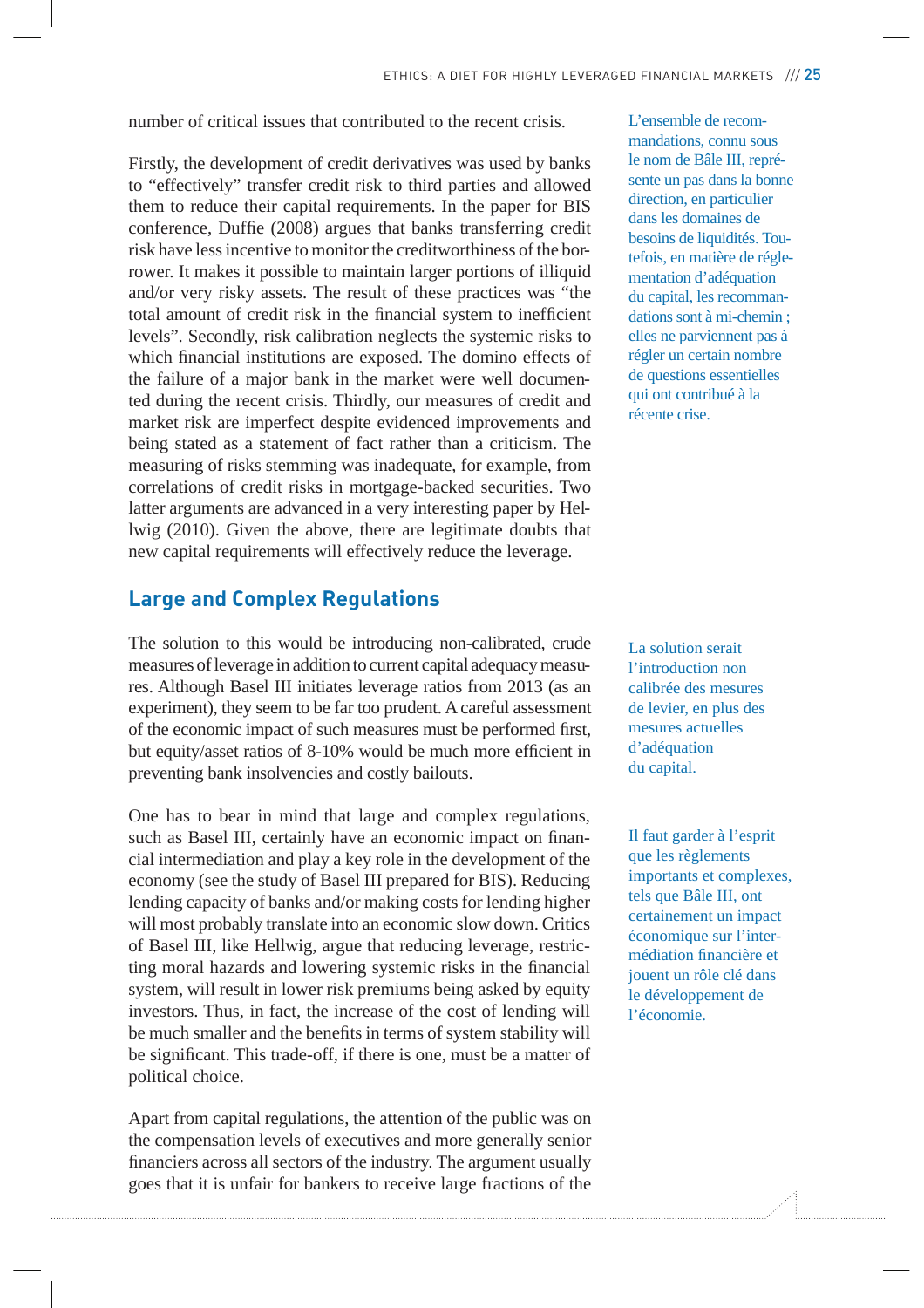Le souci de la rémunération des dirigeants est légitime, mais la question qui doit être abordée est de savoir si les régimes de rémunération offerts aux banquiers (aux cadres en particulier) leur fournissent une structure d'incitation optimale d'un point de vue du risque et de la stabilité.

Le problème d'agence dans le cas du secteur financier est amplifié par un certain nombre de facteurs tels que l'effet de levier – de plus en plus élevé –, les systèmes de protection des dépôts, les garanties explicites ou implicites de l'État ou l'accès aux fenêtres de liquidité d'urgence établis par la Banque centrale.

Les pouvoirs publics pourraient proposer l'introduction de critères de stabilité financière pour calculer la part variable de la rémunération des dirigeants. Cela pourrait être recommandé (mais pas imposé !).

Afin de jouer correctement l'un des rôles majeurs des marchés financiers, à savoir la redistribution des risques, les acteurs du marché doivent proposer des produits qui sont en adéquation avec l'éducation financière du client.

profits when the economy is doing well but the costs of bailing out financial institution has to be borne by taxpayers (which by the way amplifies the moral hazard problem). The concern with executive pay is legitimate yet the issue that needs to be addressed is whether compensation packages offered to bankers (executives in particular) provide them with an optimum incentive structure from a risk-stability perspective. This is an unorthodox view. Cai, Cherry and Milbourn (2010) explains that from a classical perspective, the calibrating of the executive's pay scheme is "aligning managerial incentives with those of shareholders".

There are few chances for the return of Medici-style family-run banking. The principal-agency problem in the case of the financial industry is amplified by a number of factors such as an increasingly high leverage, deposit protection schemes, explicit or implicit guarantees of the State or access to emergency liquidity windows by the Central Bank. Kandel (2009) argues that executive pay might be substantially reduced without hampering the proper incentive structure. Some economists, for example, Gehrig, Lutje & Menkhoff (2009) defend the hypothesis that the relation between the size of variable, performance-based remuneration of investment fund managers and their willingness to take risk is insignificant. However, there was a general consensus that remuneration packages encourage more short-term profit maximisation, for example, by increasing leverage, engaging in aggressive trading or loosening control over credit origination standards.

But the key issue is the following - if managers maximise the shareholder's utility, they do not necessarily take into account the interests of depositors, debtors and other stakeholders, not to mention the issues of general market stability. The general audience being authorised to impose on financial institutions the implementation of compensation structures that promote overall system stability is not evident. Financial stability is highly desirable and probably optimal for society as a whole but the means to achieve this goal must be debated.

What public authorities could propose is the introduction of financial stability criteria to calculate the variable part of executives' compensation. It could be recommended (but not imposed!). It is for the banks to establish internally in advance thresholds for leverage, stable funding ratios, overall market/credit risk levels and adjust the compensation accordingly if the objectives are met or not.

# **Targeting**

In order to perform correctly one of the major roles of financial markets, i.e. the redistribution of risks, market participants must distribute products that are adequate to the client's financial lite-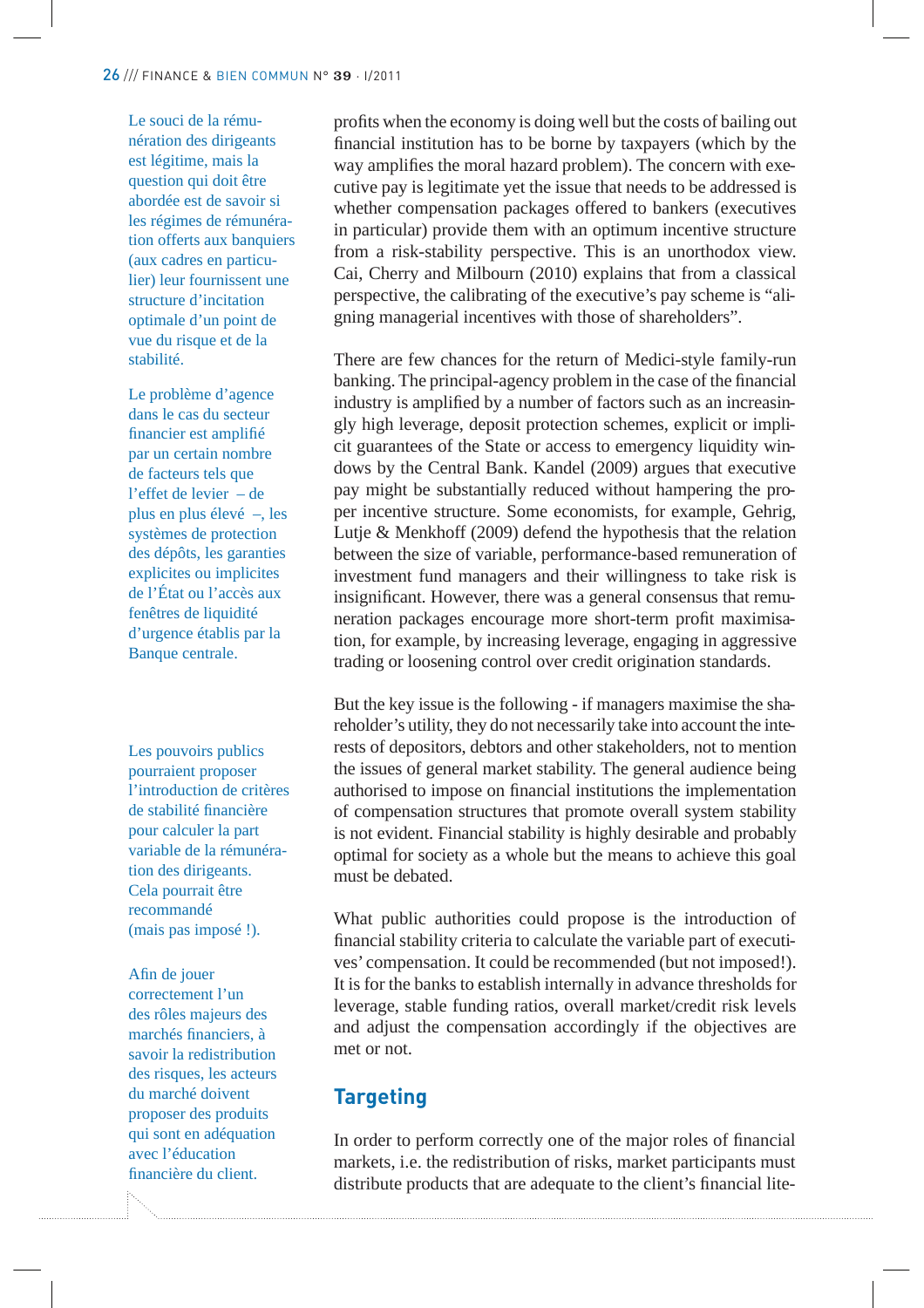racy (we address the issue of literacy in the subsequent chapter). The application scope of adequate targeting principle is very wide, for example, offering brokerage accounts to retail clients or extending loans denominated in foreign currency to clients having revenues in domestic currency means exposing them to risks they may not necessarily be able to manage. This is another field of financial regulation that has been subject to careful examination, and significant progress has been made. From a European angle, Markets in Financial Instruments Directive (MiFID) is one of the best examples of this. One of its key objectives is to improve the categorisation of clients according to their ability to understand financial products. Three categories apply; retail clients, professional clients and counterparties.

The last category encompasses other financial institutions. Let us focus on the first two that should be far more risk-adverse. The definition of a professional client is that it must have "the experience, knowledge and expertise to make its own investment decisions and properly assess the risks that it incurs". The remaining clients are retail clients, for whom we assume insufficient knowledge to take informed investment decisions. They enjoy, at least in theory, the highest degree of regulatory protection. However, the alarming failure by banks to assess the credit risks had a direct impact on customers purchasing even basic retail banking products. Was it the fault of retail customers or the banks when in some countries people were massively granted mortgage loans they could not afford (sub-prime)? The question is rhetoric, given the massive asymmetry of knowledge and experience between the banks and the low-income borrowers. Another example is offering clients products with embedded currency risks like loans denominated in foreign currencies to people who cannot hedge the risk (they have no access to derivatives market).

## **Asymmetry of understanding**

The same analysis might apply to some extent to professional clients. As a matter of fact, the distinction between professional and retail client is often blurred. Professional clients might be, for example, medium or large corporations who are clients of banks. Those firms are supposed to be managed by financially literate managers who are able to identify and tackle potential risks but the reality is somehow different. In 2008/2009, when the markets were nervously selling assets in the emerging markets, pushing their currencies down, sometimes dramatically, one of the key topics in Poland were currency options. It appeared that Polish companies had entered into currency options with banks without necessarily having any underlying transactions to hedge and bet against apart for the appreciation of the Polish currency. In many cases the purpose of this was purely speculative and it exposed companies to severe losses. The line of defence for banks was Ceci est un autre domaine de la régulation financière qui a été soumis à un examen attentif, et des progrès significatifs ont été réalisés. Du point de vue européen, les Marchés d'Instruments Financiers (MiFID) en sont des meilleurs exemples.

Était-ce la faute des clients de détail ou des banques lorsque dans certains pays les gens se sont vus octroyer massivement des prêts hypothécaires qu'ils ne pouvaient pas assumer (subprimes) ? La question est rhétorique, étant donné l'énorme asymétrie de connaissances et d'expériences entre les banques et les emprunteurs à faible revenu.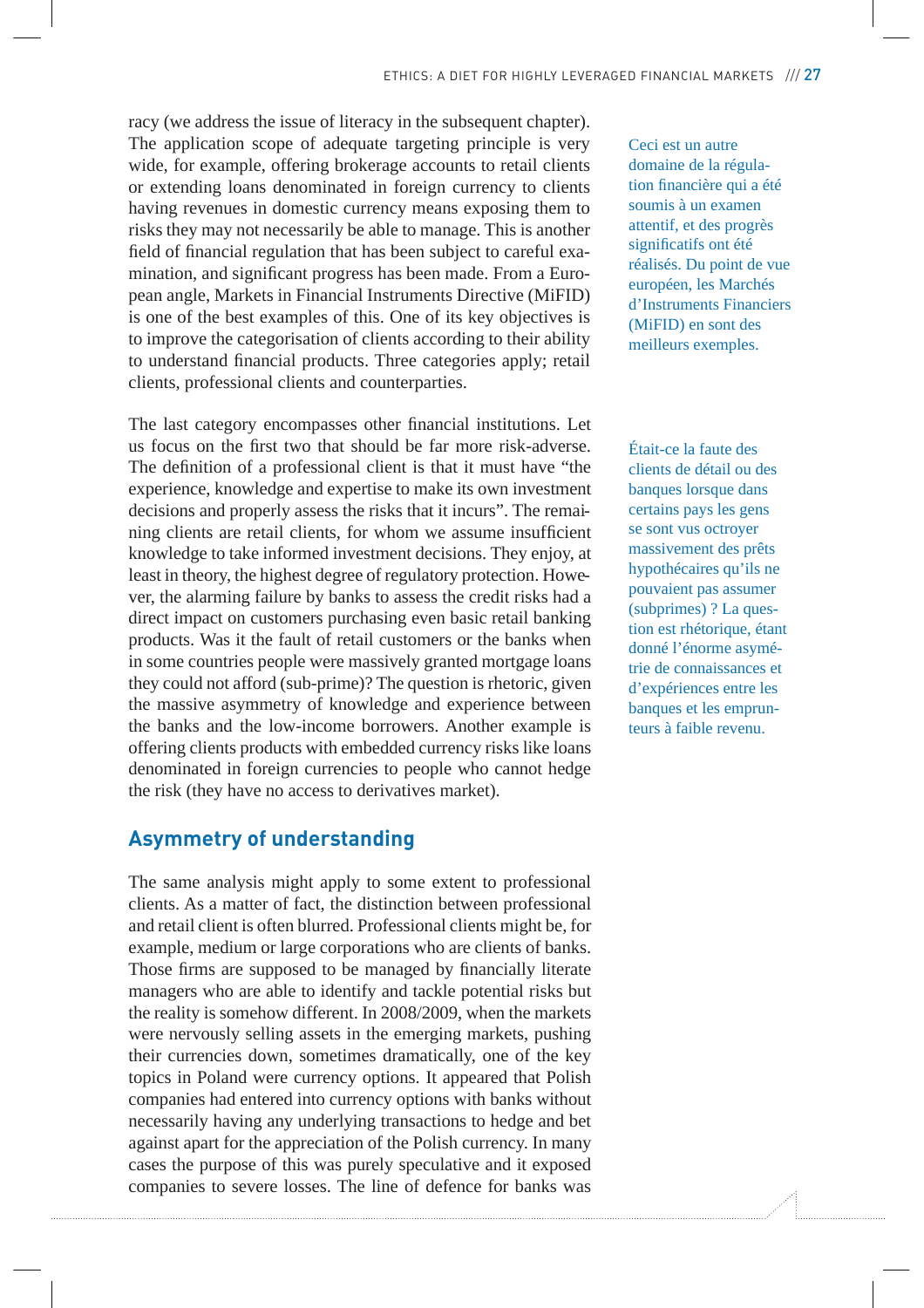#### 28 /// FINANCE & BIEN COMMUN N° 39 · I/<sup>2011</sup>

La ligne entre les comportements contraires à l'éthique et une mauvaise décision d'affaires est souvent très mince, mais dans ce cas, la structure des incitations était nettement inadéquate.

Il n'y a pas de solutions faciles à ce problème, mais les institutions financières devraient être encouragées à adopter une approche plus prudente au moment d'évaluer la capacité du client à gérer les risques. Du point de vue réglementaire, les incitations pourraient venir des autorités financières.

Le débat sur les questions d'éthique en finance devrait avoir lieu au sein des institutions financières, mais aussi dans le domaine public et devrait impliquer tous les acteurs sociaux. Un des effets latents d'un tel débat sera une prise de conscience accrue des questions d'éthique au sein de la société.

that they were dealing with professional clients. Yet in a number of testimonies to the press, both employees of the banks and clients confirmed that companies which purchased the products were not sufficiently aware of the risks they were taking. The line between unethical behaviour and poor business decision is often very thin but in this case the structure of incentives was clearly inadequate. Bank employees had strong incentives to sell because their final salary depended on the volume of products sold, so they were emphasising to clients only the potential gains.

An alternative approach is to amend the structure of incentives in order to promote better targeting of financial products. There are no easy solutions to this problem but financial institutions should be encouraged to take a more conservative approach when assessing the ability of the client to manage risks. From a regulatory perspective, the incentives might come from financial services authorities. A good example was the reaction of the Polish Financial Authority (KNF) to the widespread practice of lending in foreign currencies to retail clients. According to "Recommendation T" banks must perform stress tests of the borrower's ability to service its debt under the scenario of a shift of interest rate and foreign exchange rate depreciation. It also recommends a threshold of debt repayment expenses in relation to monthly net income. Although stress testing is imperfect, implementing these measures is a relatively easy way to improve adequate targeting of financial products.

## **Debate / Education**

These two elements are presented together because there are some obvious synergies to be achieved between the two. Debate on the ethical issues in finance should take place within the financial institutions but also in the public realm and involve all types of social actors. One of the latent effects of such a debate will be an increased awareness of ethical issues within society.

Almost every one of us are clients of financial institutions and we depend on them to satisfy our basic needs. As echoed by R. Hinde (2007), when the competition mechanisms on the market work correctly, "the ethical demands of the public can affect what the firm does". Naturally, how much the firms are changing their behaviour depends to large extent on how many customers are aware of the ethical issues and whether they decide to take direct action. Some critics would also say that this is inscribing ethical necessity into the logic of market competition. However, I believe that this is a necessary step to develop virtuous behaviour, which in the future will stem more from intrinsic moral incentives rather than regulatory or market constraints.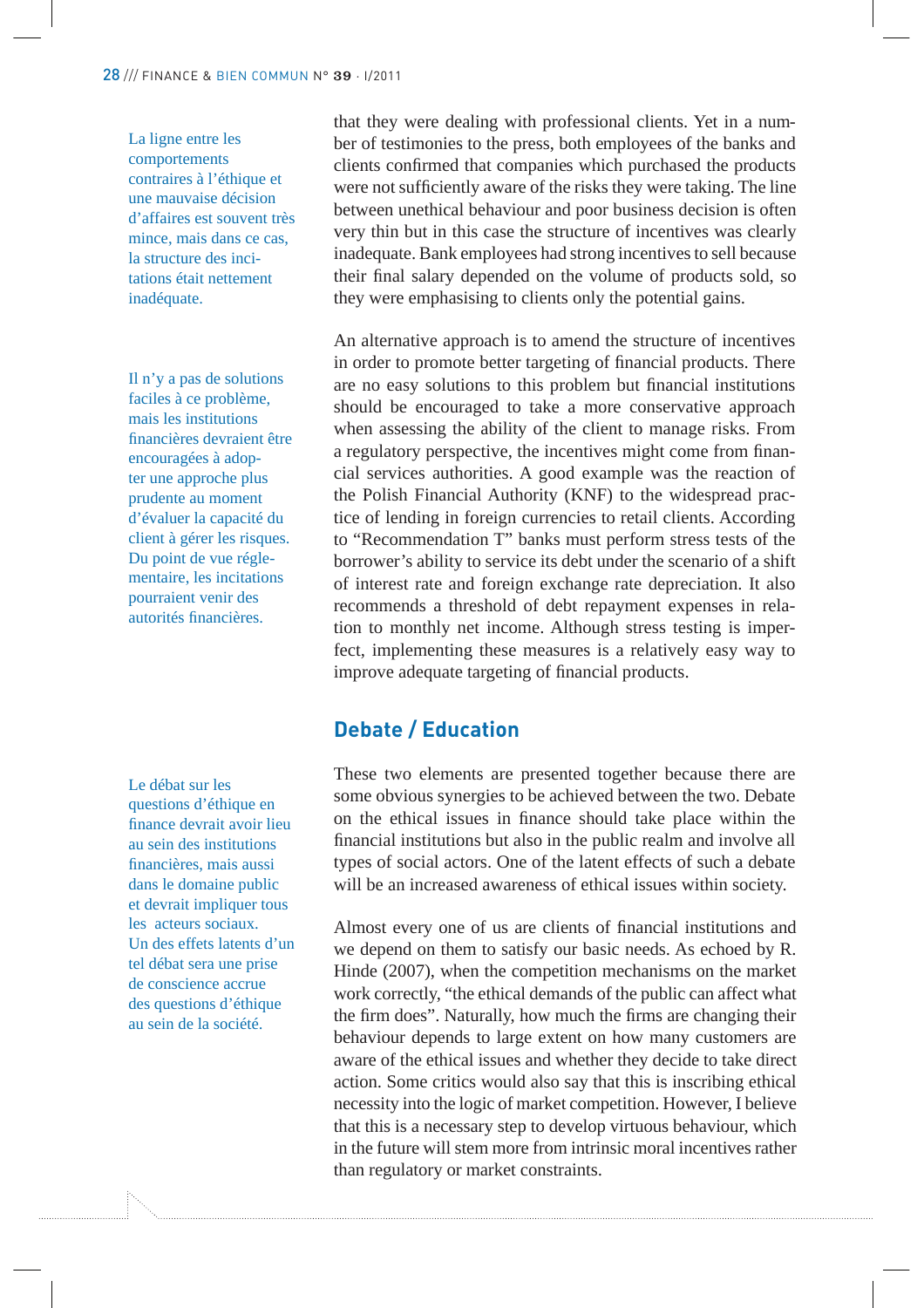One of the key constraints is the relatively low financial literacy of the society. Lusardi (2008) made a very convincing case about the current level of illiteracy, highlighting that ignorance of basic financial concepts may be linked to poor savings level (including pension savings), inadequate borrowing decisions and lack of participation in more sophisticated forms of investment. Against this backdrop, taking informed decisions is very difficult. To address this issue I propose the following. Fundamentals of finance and economics should be introduced into high schools at a relatively early stage as a mandatory subject. The objective of this would be to provide all students with a basic knowledge of financial products that they are most likely to come across as adults (savings accounts, mortgage loans, pension plans, insurance etc.).

At the same time financial institutions also should engage in a programme of education for their employees, which should not be limited to basic e-learning programmes with the Compliance department. One day of the year should be proclaimed as a "Day of Ethics in Finance". The key feature of the "Day of Finance" would be that it must be prepared in advance. Employees should form working groups and research selected topics in ethics, which should involve the study of classic texts and the analysis of market practices. The results would be presented on the "Day of Finance". Other tools could be developed internally by companies which should be given a flexibility to adapt this exercise to their specific internal characteristics.

Administratively, the "Day of Finance" could be co-ordinated by Central banks or financial authorities; it should not be imposed on financial institutions but rather recommended as good practice. In addition, Central banks could put additional pressure on other banks by organising a series of seminars, lessons at schools or advertising campaigns. An integral part of the "Day of Ethics" should be a "round table" debate organised, for example, by national broadcasting companies and well advertised among the public, where different social partners might debate ethical issues. The main objective of the round table would be to promote discussion in an attempt to build a common language with regard to those issues. One of key topics should be the responsibility of the financial industry to promote sustainable economic growth.

Les connaissances relativement faibles en finance de l'ensemble de la société sont l'une des principales contraintes.

Dans ce contexte, la prise de décisions éclairées est très difficile. Pour aborder cette problématique, je propose que des fondements de finance et d'économie soient introduits dans les écoles secondaires à un stade relativement précoce comme matière obligatoire.

Dans le même temps, les institutions financières doivent aussi s'engager dans l'éducation de leurs employés, car celle-ci ne devrait pas être limitée à des programmes basiques de *e-learning* organisés par le département de conformité. Un jour de l'année devrait être proclamé comme étant la « Journée de l'éthique en finance ».

Les employés devraient former des groupes de travail et faire des recherches sur des sujets choisis sur l'éthique, ce qui devrait impliquer la lecture de textes classiques et l'analyse des pratiques du marché. Ce travail de groupe devrait être exposé au cours de la « Journée de l'éthique en finance ».